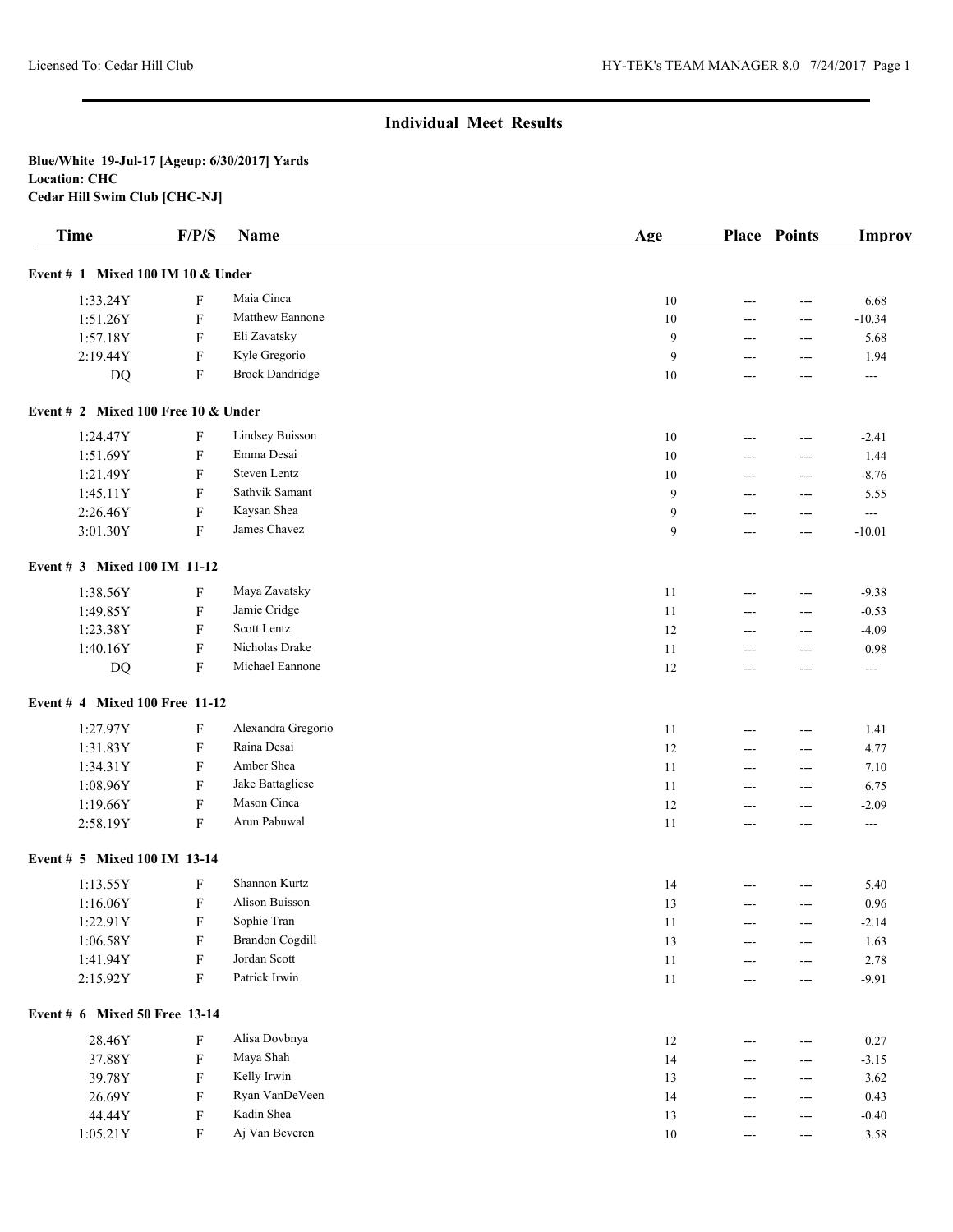| <b>Time</b>                           | F/P/S                     | <b>Name</b>            | Age     |                | <b>Place Points</b>  | <b>Improv</b>            |
|---------------------------------------|---------------------------|------------------------|---------|----------------|----------------------|--------------------------|
| Event # 7 Mixed 200 IM 15-18          |                           |                        |         |                |                      |                          |
| 2:24.26Y                              | F                         | Katelyn Battagliese    | 15      | ---            | $---$                | 4.57                     |
| 2:24.58Y                              | $\boldsymbol{\mathrm{F}}$ | Sydney Tran            | 15      | ---            | $\overline{a}$       | 8.60                     |
| 2:26.88Y                              | $\boldsymbol{\mathrm{F}}$ | Colleen Kurtz          | 18      | ---            | ---                  | $-0.73$                  |
| 2:29.28Y                              | $\boldsymbol{\mathrm{F}}$ | Darby VanDeVeen        | 17      | ---            | ---                  | 12.08                    |
| 2:12.28Y                              | $\boldsymbol{\mathrm{F}}$ | George Wade            | 15      | ---            | ---                  | 2.08                     |
| 2:12.94Y                              | $\boldsymbol{\mathrm{F}}$ | Colin Jones            | 15      | $\overline{a}$ | ---                  | 0.81                     |
| Event # 8 Mixed 50 Free 15-18         |                           |                        |         |                |                      |                          |
| 27.85Y                                | $\boldsymbol{\mathrm{F}}$ | <b>Emily Buisson</b>   | 15      | ---            | $ -$                 | 0.07                     |
| 28.84Y                                | $\mathbf F$               | Eloise Meek            | 15      | ---            | ---                  | 0.55                     |
| 24.29Y                                | $\boldsymbol{\mathrm{F}}$ | Christopher Gillooly   | 15      | ---            | ---                  | 0.32                     |
| 26.24Y                                | $\boldsymbol{\mathrm{F}}$ | Jaden Chin             | 15      | ---            | ---                  | 0.13                     |
| 28.10Y                                | F                         | James Meek             | 15      | ---            | ---                  | 1.36                     |
| Event # 9 Mixed 25 Fly 8 & Under      |                           |                        |         |                |                      |                          |
| 25.03Y                                | F                         | Samantha Zachert       | 8       | ---            | ---                  | 0.88                     |
| 29.00Y                                | $\boldsymbol{\mathrm{F}}$ | Katelyn Greenstreet    | 8       | $---$          | ---                  | 4.18                     |
| 39.12Y                                | F                         | Tara Cirone            | $\tau$  | $---$          | ---                  | 6.03                     |
| 56.02Y                                | F                         | Anna Cirone            | 8       | $---$          | ---                  | 20.76                    |
| DQ                                    | $\boldsymbol{\mathrm{F}}$ | Joseph Cridge          | 6       | ---            | ---                  | $\qquad \qquad -$        |
| DQ                                    | $\boldsymbol{\mathrm{F}}$ | Miles Williamson       | $\,8\,$ | $---$          | $---$                | ---                      |
| Event #10 Mixed 25 Breast 8 & Under   |                           |                        |         |                |                      |                          |
| 28.69Y                                | F                         | Maya Pabuwal           | $\,8\,$ | ---            | ---                  | $-2.13$                  |
| 56.70Y                                | $\boldsymbol{\mathrm{F}}$ | Brynn Van Beveren      | $\,8\,$ | ---            | ---                  | $-5.27$                  |
| DQ                                    | $\boldsymbol{\mathrm{F}}$ | Montunrayo Odukoya     | $\,8\,$ | ---            | ---                  | $\sim$ $\sim$            |
| 35.19Y                                | $\boldsymbol{\mathrm{F}}$ | John Greenstreet       | 6       | ---            | ---                  | 0.91                     |
| 40.44Y                                | $\boldsymbol{\mathrm{F}}$ | Drew Ringeisen         | $\,8\,$ | ---            | ---                  | $-3.48$                  |
| 45.33Y                                | F                         | Ethan Uccardi          | 6       | ---            | ---                  | ---                      |
| Event #11 Mixed 50 Fly 9-10           |                           |                        |         |                |                      |                          |
| 59.07Y                                | F                         | Emma Desai             | 10      | $---$          | $---$                | 0.98                     |
| 42.60Y                                | $\mathbf F$               | Steven Lentz           | $10\,$  |                |                      | 1.76                     |
| <b>DQ</b>                             | $\boldsymbol{\mathrm{F}}$ | <b>Brock Dandridge</b> | $10\,$  | $---$          | ---                  | ---                      |
| DQ                                    | $\boldsymbol{\mathrm{F}}$ | Sathvik Samant         | 9       | ---            | ---                  |                          |
| <b>Event #12 Mixed 50 Breast 9-10</b> |                           |                        |         |                |                      |                          |
| 45.66Y                                | F                         | Maia Cinca             | $10\,$  | ---            | ---                  | 0.98                     |
| 46.52Y                                | F                         | Lindsey Buisson        | $10\,$  | ---            | ---                  | $-1.79$                  |
| 1:05.37Y                              | F                         | Emily Cogdill          | 9       | ---            | ---                  | $-3.00$                  |
| 56.11Y                                | F                         | Matthew Eannone        | $10\,$  | ---            | ---                  | 2.76                     |
| 1:08.02Y                              | F                         | Eli Zavatsky           | 9       |                | ---                  | 5.24                     |
| <b>DQ</b>                             | F                         | Kaysan Shea            | 9       | $---$          | $\scriptstyle\cdots$ | $\hspace{0.05cm} \ldots$ |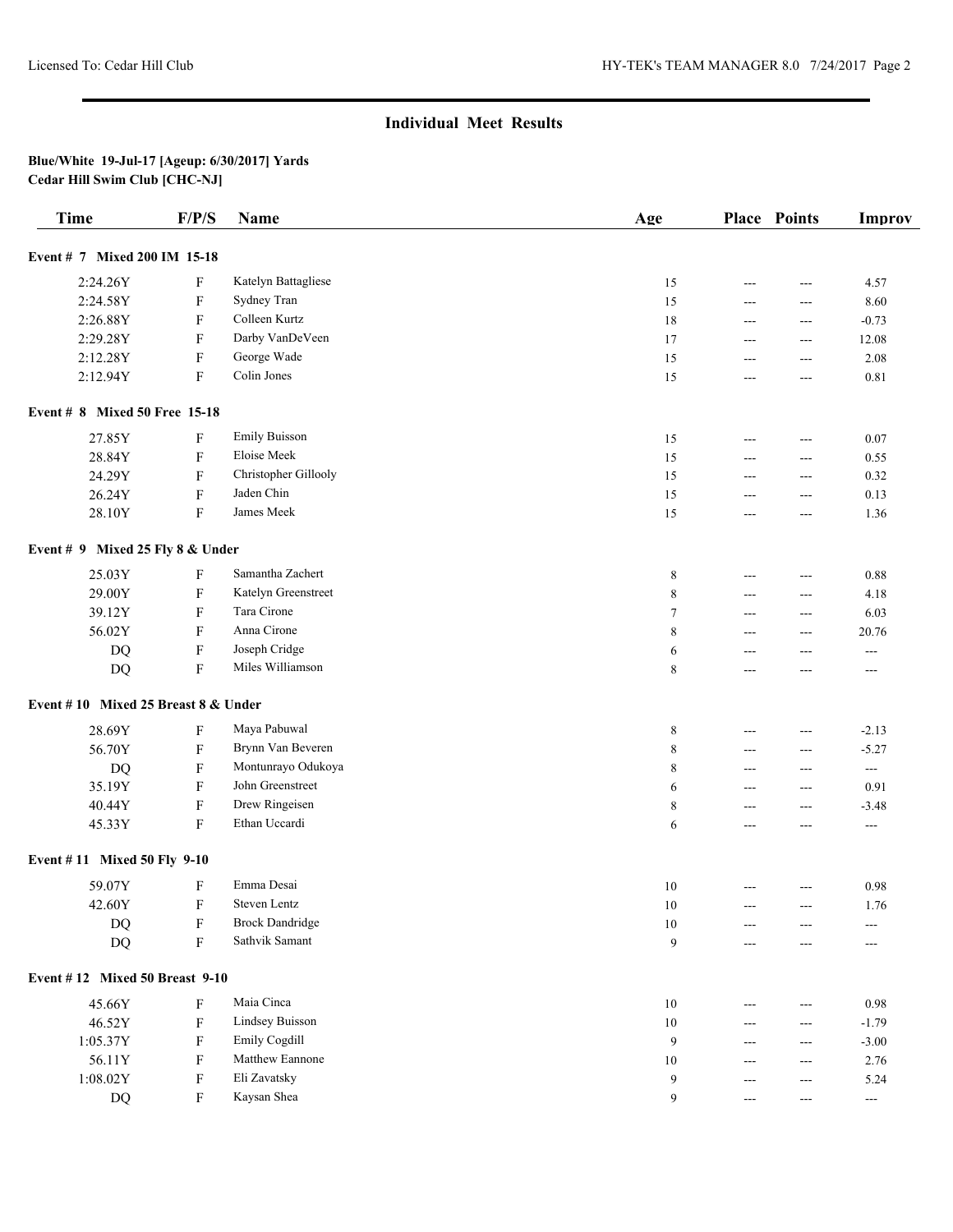| <b>Time</b>                      | F/P/S                     | Name                 | Age    |       | <b>Place Points</b>                    | <b>Improv</b>            |
|----------------------------------|---------------------------|----------------------|--------|-------|----------------------------------------|--------------------------|
| Event #13 Mixed 50 Fly 11-12     |                           |                      |        |       |                                        |                          |
| 32.81Y                           | F                         | Alisa Dovbnya        | 12     | ---   | $---$                                  | $-0.53$                  |
| 41.52Y                           | F                         | Sophie Tran          | 11     | ---   | ---                                    | $-0.33$                  |
| 47.88Y                           | $\boldsymbol{\mathrm{F}}$ | Amber Shea           | 11     | ---   | ---                                    | 6.22                     |
| 32.03Y                           | $\boldsymbol{\mathrm{F}}$ | Jake Battagliese     | 11     | ---   | ---                                    | 1.66                     |
| 35.89Y                           | $\boldsymbol{\mathrm{F}}$ | Scott Lentz          | 12     | ---   | ---                                    | $-1.36$                  |
| Event #14 Mixed 50 Breast 11-12  |                           |                      |        |       |                                        |                          |
| 44.55Y                           | $\boldsymbol{\mathrm{F}}$ | Raina Desai          | 12     | ---   | $ -$                                   | 2.02                     |
| 45.75Y                           | $\boldsymbol{\mathrm{F}}$ | Maya Zavatsky        | 11     | ---   | $ -$                                   | $-1.31$                  |
| 54.91Y                           | F                         | Jamie Cridge         | 11     | ---   | ---                                    | 3.29                     |
| <b>DQ</b>                        | $\boldsymbol{\mathrm{F}}$ | Emily Chavez         | 11     | ---   | ---                                    | $--$                     |
| <b>DQ</b>                        | $\boldsymbol{\mathrm{F}}$ | Alexandra Gregorio   | 11     | ---   | ---                                    | $--$                     |
| 44.90Y                           | $\boldsymbol{\mathrm{F}}$ | Mason Cinca          | 12     | ---   | $---$                                  | 1.46                     |
| 50.02Y                           | $\boldsymbol{\mathrm{F}}$ | Nicholas Drake       | 11     | ---   | ---                                    | 3.24                     |
| 58.55Y                           | $\mathbf F$               | Patrick Irwin        | 11     | ---   | ---                                    | 0.96                     |
| DQ                               | $\boldsymbol{\mathrm{F}}$ | Arun Pabuwal         | 11     | ---   | ---                                    | ---                      |
| Event #15 Mixed 100 Fly 13-14    |                           |                      |        |       |                                        |                          |
| 1:15.61Y                         | F                         | Shannon Kurtz        | 14     | $---$ | $---$                                  | 9.15                     |
| 1:17.00Y                         | $\boldsymbol{\mathrm{F}}$ | Samantha D'Ambrosio  | 12     | ---   | ---                                    | $-23.87$                 |
| DQ                               | $\boldsymbol{\mathrm{F}}$ | Kelly Irwin          | 13     | ---   | $---$                                  | $\hspace{0.05cm} \ldots$ |
| Event #16 Mixed 100 Breast 13-14 |                           |                      |        |       |                                        |                          |
| 1:24.33Y                         | F                         | Sarah Odukoya        | 12     | ---   | ---                                    | $\overline{\phantom{a}}$ |
| 1:42.66Y                         | $\boldsymbol{\mathrm{F}}$ | Maya Shah            | 14     | ---   | ---                                    | 1.57                     |
| 1:07.68Y                         | $\boldsymbol{\mathrm{F}}$ | Ryan VanDeVeen       | 14     | ---   | ---                                    | 3.43                     |
| 1:10.50Y                         | $\boldsymbol{\mathrm{F}}$ | Brandon Cogdill      | 13     | ---   | ---                                    | $-3.94$                  |
| Event #17 Mixed 100 Fly 15-18    |                           |                      |        |       |                                        |                          |
| 1:07.22Y                         | $\boldsymbol{\mathrm{F}}$ | Colleen Kurtz        | 18     | $---$ | ---                                    | 1.50                     |
| 1:08.85Y                         | $\boldsymbol{\mathrm{F}}$ | Darby VanDeVeen      | 17     | ---   | $ -$                                   | 7.01                     |
| 1:09.19Y                         | F                         | Katelyn Battagliese  | 15     | ---   | ---                                    | 5.26                     |
| 1:14.73Y                         | F                         | Eloise Meek          | 15     |       |                                        | 5.71                     |
| 1:03.41Y                         | F                         | Christopher Gillooly | 15     | ---   | $\qquad \qquad -$                      | 4.26                     |
| 1:18.09Y                         | ${\bf F}$                 | James Meek           | $15\,$ | ---   | ---                                    | $-1.28$                  |
| Event #18 Mixed 100 Breast 15-18 |                           |                      |        |       |                                        |                          |
| 1:14.13Y                         | F                         | Sydney Tran          | 15     |       | $---$                                  | 3.95                     |
| 1:11.85Y                         | F                         | George Wade          | 15     | ---   | $\qquad \qquad -$                      | 6.12                     |
| 1:12.55Y                         | F                         | Jaden Chin           | 15     | ---   | $\qquad \qquad -$                      | 1.60                     |
| 1:13.80Y                         | $\boldsymbol{\mathrm{F}}$ | Colin Jones          | 15     |       | ---                                    | 14.61                    |
| 1:26.38Y                         | F                         | James Meek           | $15\,$ | ---   | $\scriptstyle\cdots\scriptstyle\cdots$ | $-13.38$                 |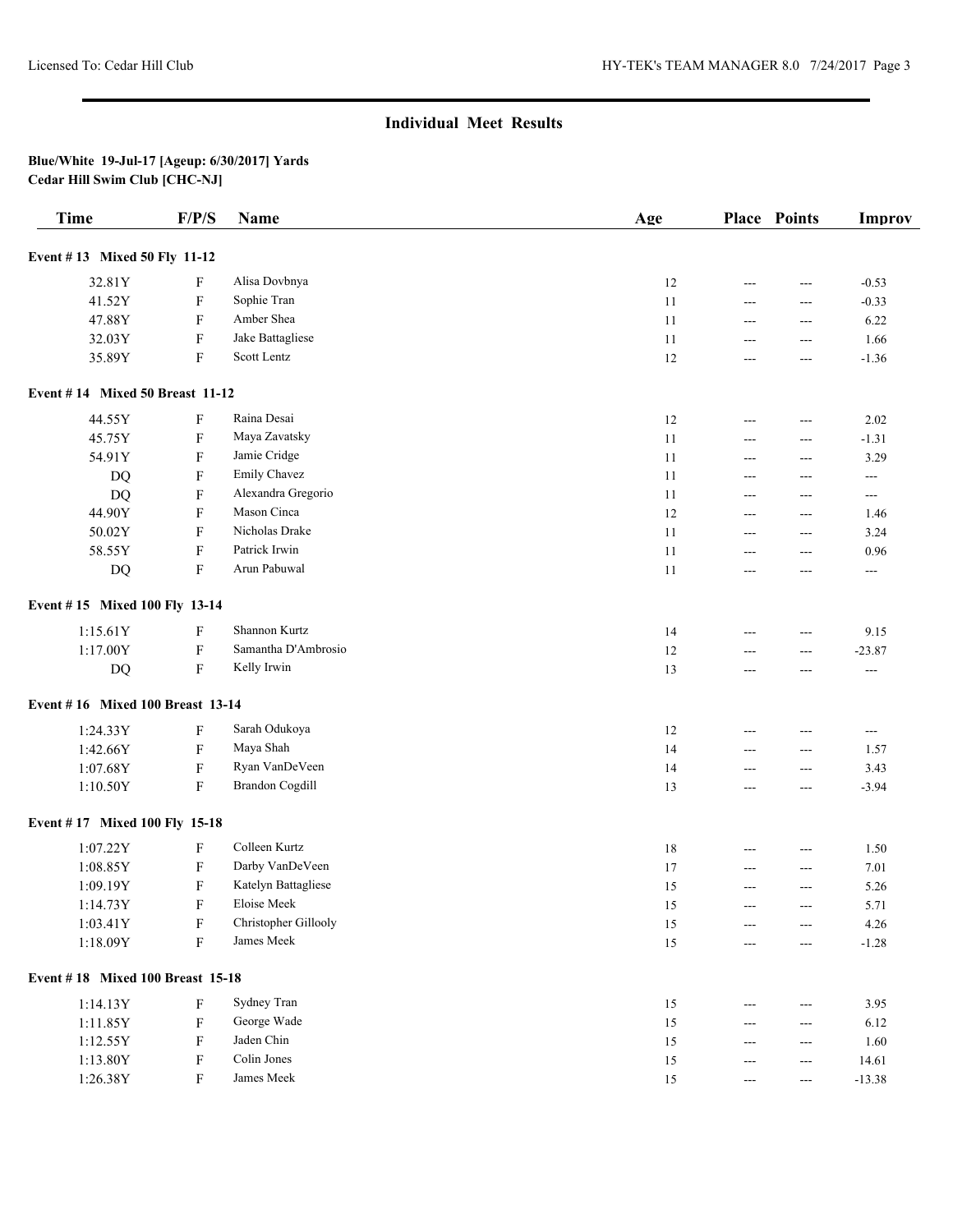| <b>Time</b>                       | F/P/S                     | <b>Name</b>            | Age    |     | <b>Place Points</b> | <b>Improv</b>         |
|-----------------------------------|---------------------------|------------------------|--------|-----|---------------------|-----------------------|
| Event #19 Mixed 25 Free 8 & Under |                           |                        |        |     |                     |                       |
| 19.69Y                            | F                         | Samantha Zachert       | 8      | --- | ---                 | 0.31                  |
| 25.91Y                            | $\boldsymbol{\mathrm{F}}$ | Anna Cirone            | 8      | --- | ---                 | 0.15                  |
| 26.88Y                            | $\boldsymbol{\mathrm{F}}$ | Macy Uccardi           | 8      | --- | ---                 | 0.41                  |
| 32.85Y                            | $\boldsymbol{\mathrm{F}}$ | Anaya Raju             | 7      | --- | ---                 | $-1.84$               |
| 39.44Y                            | $\boldsymbol{\mathrm{F}}$ | Reese Van Beveren      | 6      | --- | ---                 | 12.15                 |
| 43.77Y                            | $\boldsymbol{\mathrm{F}}$ | Danielle Chavez        | 6      | --- | ---                 | 4.60                  |
| 55.65Y                            | $\boldsymbol{\mathrm{F}}$ | Brynn Van Beveren      | 8      | --- | ---                 | 28.74                 |
| 20.97Y                            | $\boldsymbol{\mathrm{F}}$ | Miles Williamson       | 8      | --- | ---                 | $-0.56$               |
| 28.98Y                            | $\boldsymbol{\mathrm{F}}$ | Ayden Raju             | 8      | --- | ---                 | 4.35                  |
| 31.47Y                            | $\boldsymbol{\mathrm{F}}$ | Gabe Meta              | 8      | --- | ---                 | $-1.94$               |
| 34.45Y                            | $\boldsymbol{\mathrm{F}}$ | John Greenstreet       | 6      | --- | ---                 | $-1.33$               |
| 35.77Y                            | $\boldsymbol{\mathrm{F}}$ | Luca Meta              | 8      | --- | ---                 | $-6.70$               |
| 38.25Y                            | $\boldsymbol{\mathrm{F}}$ | Drew Ringeisen         | 8      | --- | ---                 | $-5.73$               |
| 47.43Y                            | $\boldsymbol{\mathrm{F}}$ | Daniel Gregorio        | 6      | --- | ---                 | 6.15                  |
| 49.21Y                            | $\boldsymbol{\mathrm{F}}$ | <b>Austin Outcalt</b>  | 5      | --- | ---                 | 3.25                  |
| 1:14.77Y                          | $\mathbf F$               | Joe Cirone             | 5      | --- | ---                 | 11.84                 |
| Event #20 Mixed 25 Back 8 & Under |                           |                        |        |     |                     |                       |
| 23.93Y                            | F                         | Katelyn Greenstreet    | 8      | --- | ---                 | 1.90                  |
| 31.18Y                            | $\boldsymbol{\mathrm{F}}$ | Montunrayo Odukoya     | 8      | --- | ---                 | $-0.20$               |
| 34.75Y                            | F                         | Danielle Chavez        | 6      | --- | ---                 | $-9.03$               |
| 36.50Y                            | F                         | Reese Van Beveren      | 6      | --- | ---                 | $-3.74$               |
| 33.60Y                            | F                         | Joseph Cridge          | 6      | --- | ---                 | 1.39                  |
| 36.17Y                            | F                         | Gabe Meta              | 8      | --- | ---                 | 2.65                  |
| 38.67Y                            | $\boldsymbol{\mathrm{F}}$ | Ayden Raju             | 8      | --- | ---                 | 7.95                  |
| 40.05Y                            | $\boldsymbol{\mathrm{F}}$ | Ethan Uccardi          | 6      | --- | ---                 | $-4.54$               |
| 1:08.53Y                          | $\boldsymbol{\mathrm{F}}$ | Luca Meta              | 8      | --- | ---                 | $\sim$ $\sim$         |
| DQ                                | F                         | Joe Cirone             | 5      | --- | ---                 | $\scriptstyle \cdots$ |
| Event #21 Mixed 50 Free 9-10      |                           |                        |        |     |                     |                       |
| 35.91Y                            | F                         | Maia Cinca             | 10     | --- | ---                 | 0.95                  |
| 52.58Y                            | ${\bf F}$                 | Emily Cogdill          | 9      | --- | ---                 | $-1.76$               |
| 39.99Y                            | $\boldsymbol{\mathrm{F}}$ | <b>Brock Dandridge</b> | 10     | --- | ---                 | $-0.35$               |
| 1:19.79Y                          | F                         | James Chavez           | 9      | --- | ---                 | $-8.81$               |
| Event #22 Mixed 50 Back 9-10      |                           |                        |        |     |                     |                       |
| 47.09Y                            | F                         | Lindsey Buisson        | $10\,$ | --- | ---                 | $-0.95$               |
| 1:02.34Y                          | ${\rm F}$                 | Emma Desai             | $10\,$ | --- | ---                 | 0.59                  |
| 41.65Y                            | ${\rm F}$                 | Steven Lentz           | $10\,$ | --- | ---                 | 0.78                  |
| 1:01.33Y                          | ${\rm F}$                 | Kyle Gregorio          | 9      | --- | ---                 | $-0.64$               |
| 1:11.15Y                          | ${\rm F}$                 | Aj Van Beveren         | $10\,$ | --- | ---                 | 2.55                  |
| $\mathbf{D}\mathbf{Q}$            | $\boldsymbol{\mathrm{F}}$ | Eli Zavatsky           | 9      | --- | ---                 | $\sim$ $\sim$         |